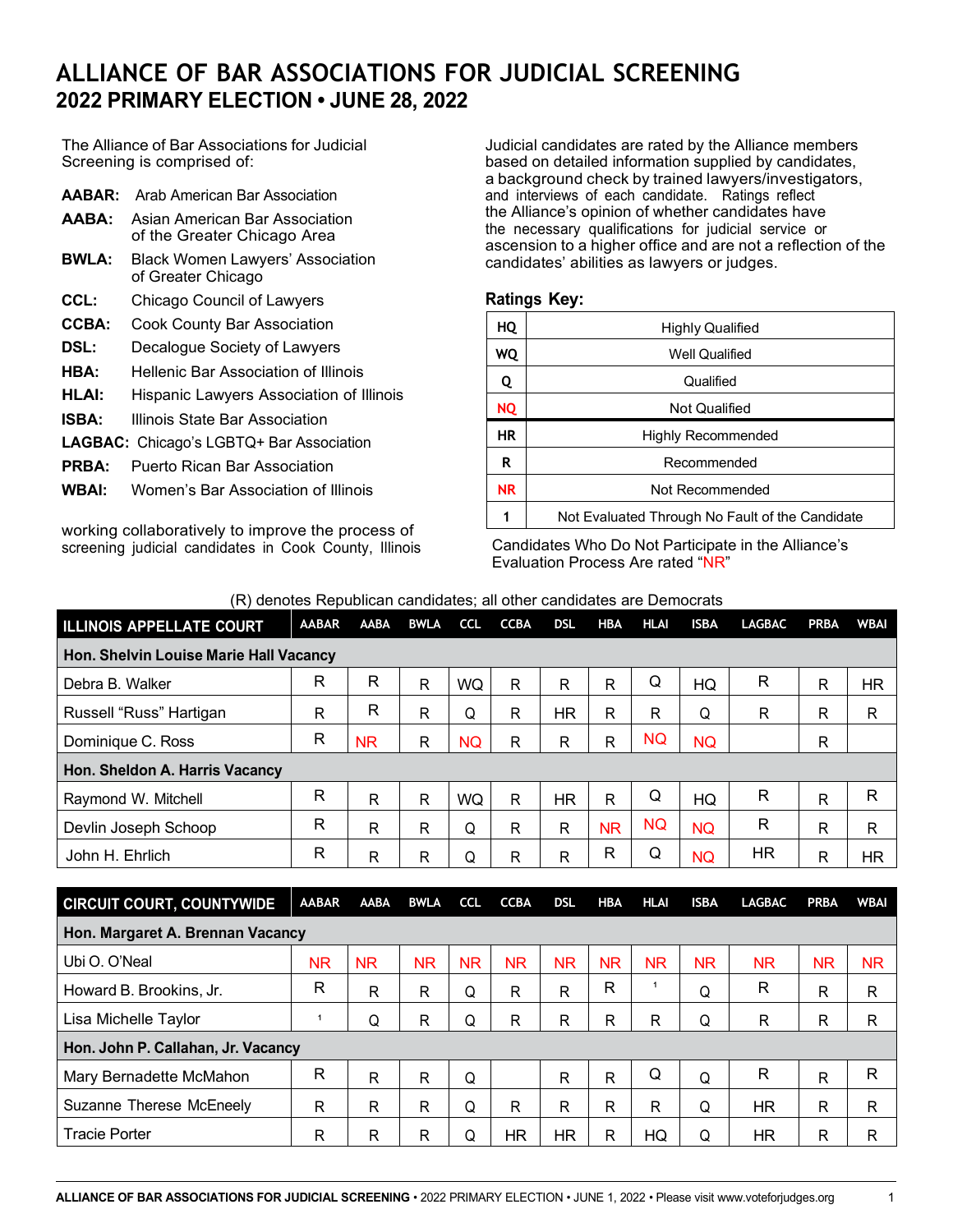| <b>CIRCUIT COURT, COUNTYWIDE</b> | <b>AABAR</b> | <b>AABA</b>  | <b>BWLA</b>  | <b>CCL</b> | <b>CCBA</b>  | <b>DSL</b>   | <b>HBA</b>   | <b>HLAI</b> | <b>ISBA</b> | <b>LAGBAC</b> | <b>PRBA</b>  | <b>WBAI</b>  |
|----------------------------------|--------------|--------------|--------------|------------|--------------|--------------|--------------|-------------|-------------|---------------|--------------|--------------|
| Hon. Diane Gordon Cannon Vacancy |              |              |              |            |              |              |              |             |             |               |              |              |
| Monica G. Somerville             | $\mathsf{R}$ | $\mathsf{R}$ | $\mathsf{R}$ | Q          | $\mathsf{R}$ | R            | R            | Q           | <b>NQ</b>   | $\mathsf{R}$  | R            | <b>NR</b>    |
| Mable Taylor                     | $\mathbf{1}$ | <b>NR</b>    | R            | <b>NQ</b>  |              | <b>NR</b>    | <b>NR</b>    | <b>NQ</b>   | <b>NQ</b>   |               | <b>NR</b>    | <b>NR</b>    |
| Diana López                      | $\mathsf{R}$ | $\mathsf{R}$ | $\mathsf{R}$ | Q          | $\mathsf{R}$ | R            | R            | Q           | Q           | $\mathsf{R}$  | R            | $\mathsf{R}$ |
| Hon. Michael B. Hyman Vacancy    |              |              |              |            |              |              |              |             |             |               |              |              |
| Thomas E. Nowinski               | 1            | Q            | $\mathsf{R}$ | Q          | $\mathsf{R}$ | R            | R            | R           | Q           | $\mathsf{R}$  | $\mathsf{R}$ | $\mathsf{R}$ |
| Carmen Migdalia Quinones         | <b>NR</b>    | Q            | $\mathsf{R}$ | <b>NQ</b>  | $\mathsf{R}$ | <b>NR</b>    | <b>NR</b>    | <b>NQ</b>   | <b>NQ</b>   | <b>NR</b>     | $\mathsf{R}$ | <b>NR</b>    |
| Hon. Cheyrl Ingram Vacancy       |              |              |              |            |              |              |              |             |             |               |              |              |
| Elizabeth "Beth" Ryan            | $\mathsf{R}$ | $\mathsf{R}$ | $\mathsf{R}$ | Q          | $\mathsf{R}$ | R            | R            | R           | Q           | $\mathsf{R}$  | $\mathsf{R}$ | R            |
| Yolanda Harris Sayre             | R            | 1            | $\mathsf{R}$ | Q          | $\mathsf{R}$ | R            | R            | R           | <b>NQ</b>   | $\mathsf{R}$  | R            | R            |
| Hon. Pamela M. Leeming Vacancy   |              |              |              |            |              |              |              |             |             |               |              |              |
| <b>Wende Williams</b>            | <b>NR</b>    | <b>NR</b>    | <b>NR</b>    | <b>NR</b>  | <b>NR</b>    | <b>NR</b>    | <b>NR</b>    | <b>NR</b>   | <b>NR</b>   | <b>NR</b>     | <b>NR</b>    | <b>NR</b>    |
| Rena Marie Van Tine              | $\mathsf{R}$ | Q            | $\mathsf{R}$ | <b>WQ</b>  | $\mathsf{R}$ | <b>HR</b>    | R            | <b>HR</b>   | HQ          | HQ            | <b>HR</b>    | $\mathsf{R}$ |
| Hon. Daniel Lynch Vacancy        |              |              |              |            |              |              |              |             |             |               |              |              |
| Paul Joyce                       | $\mathsf{R}$ | $\mathsf{R}$ | $\mathsf{R}$ | Q          | $\mathsf{R}$ | <b>HR</b>    | R            | Q           | Q           | <b>HR</b>     | $\mathsf{R}$ | R            |
| Deidre Baumann                   | R            | $\mathsf R$  | $\mathsf R$  | Q          | R            | R            | R            | Q           | <b>NQ</b>   | R             | R            | R            |
| Michael Weaver                   | R            | $\mathsf{R}$ | R            | Q          | $\mathsf{R}$ | R            | R            | R           | Q           | <b>HR</b>     | $\mathsf{R}$ | R            |
| Hon. Kathleen M. McGury Vacancy  |              |              |              |            |              |              |              |             |             |               |              |              |
| Chelsey Renece Robinson          | $\mathsf{R}$ | Q            | $\mathsf{R}$ | Q          | $\mathsf{R}$ | R            | R            | R           | <b>NQ</b>   | $\mathsf{R}$  | $\mathsf{R}$ | R            |
| Ruth Isabel Gudino               | 1            | Q            | $\mathsf{R}$ | Q          | $\mathsf{R}$ | $\mathsf{R}$ | Q            | HQ          | Q           | <b>HR</b>     | <b>HR</b>    | R            |
| Hon. Joan M. O'Brien Vacancy     |              |              |              |            |              |              |              |             |             |               |              |              |
| Jacqueline Marie Griffin         | $\mathsf{R}$ | Q            | $\mathsf{R}$ | Q          | ${\sf R}$    | <b>NR</b>    | R            | Q           | Q           | <b>NR</b>     | $\mathsf{R}$ | $\mathsf{R}$ |
| Araceli Reyes De La Cruz         | R            | $\mathsf{R}$ | Q            | Q          | $\mathsf{R}$ | $\mathsf{R}$ | R            | Q           | Q           | <b>HR</b>     | $\mathsf{R}$ | R            |
| Dan Balanoff                     | $\mathbf{1}$ | 1            | <b>NR</b>    | <b>NQ</b>  | ${\sf R}$    | <b>NR</b>    | R            | <b>NR</b>   | <b>NQ</b>   | <b>NR</b>     | ${\sf R}$    | <b>NR</b>    |
| Hon. Sharon M. Sullivan Vacancy  |              |              |              |            |              |              |              |             |             |               |              |              |
| Claudia Silva-Hernandez          | <b>NR</b>    | <b>NR</b>    | <b>NR</b>    | <b>NR</b>  | <b>NR</b>    | <b>NR</b>    | <b>NR</b>    | <b>NR</b>   | <b>NR</b>   | <b>NR</b>     | <b>NR</b>    | <b>NR</b>    |
| <b>Thomas More Donnelly</b>      | R            | R            | R            | WQ         | R            | <b>HR</b>    | $\mathsf{R}$ | HQ          | HQ          | HR.           | R            | HR.          |
| Meridth Vanae Hammer             | <b>NR</b>    | <b>NR</b>    | <b>NR</b>    | <b>NR</b>  | <b>NR</b>    | <b>NR</b>    | <b>NR</b>    | <b>NR</b>   | <b>NR</b>   | <b>NR</b>     | <b>NR</b>    | <b>NR</b>    |

| <b>CIRCUIT COURT,</b><br>1 <sup>ST</sup> SUBCIRCUIT | <b>AABAR</b> | <b>AABA</b> | <b>BWLA</b> | <b>CCL</b> | <b>CCBA</b> | <b>DSL</b> | <b>HBA</b> | <b>HLAI</b> | <b>ISBA</b> | <b>LAGBAC</b> | <b>PRBA</b> | <b>WBAI</b> |
|-----------------------------------------------------|--------------|-------------|-------------|------------|-------------|------------|------------|-------------|-------------|---------------|-------------|-------------|
| Hon. Sharon O. Johnson Vacancy                      |              |             |             |            |             |            |            |             |             |               |             |             |
| John W. Wilson                                      | R            | R           | R           | <b>WQ</b>  | R           | R          | R          | Q           | HQ          | <b>HR</b>     | R           | R           |
| Maria M. Barlow                                     | ΝR           | NR.         | <b>NR</b>   | NR.        | <b>NR</b>   | <b>NR</b>  | <b>NR</b>  | <b>NR</b>   | ΝR          | ΝR            | <b>NR</b>   | <b>NR</b>   |
| <b>CIRCUIT COURT,</b><br>4TH SUBCIRCUIT             | <b>AABAR</b> | <b>AABA</b> | <b>BWLA</b> | <b>CCL</b> | <b>CCBA</b> | <b>DSL</b> | <b>HBA</b> | <b>HLAI</b> | <b>ISBA</b> | <b>LAGBAC</b> | <b>PRBA</b> | <b>WBAI</b> |
| <b>Hon. James Gavin Vacancy</b>                     |              |             |             |            |             |            |            |             |             |               |             |             |
| <b>Amanda Moira Pillsbury</b>                       | R            | Q           | <b>NR</b>   | <b>NQ</b>  | <b>NR</b>   | R          | R          | <b>NQ</b>   | NQ          | R             | R           | R           |
| <b>Nick Kantas</b>                                  |              | Q           | R           | Q          | R           | R          | R          | Q           | Q           | R             | R           | R           |

**ALLIANCE OF BAR ASSOCIATIONS FOR JUDICIAL SCREENING** • 2022 PRIMARY ELECTION • JUNE 1, 2022 • Please visit [www.voteforjudges.org](http://www.voteforjudges.org/) 2

n۳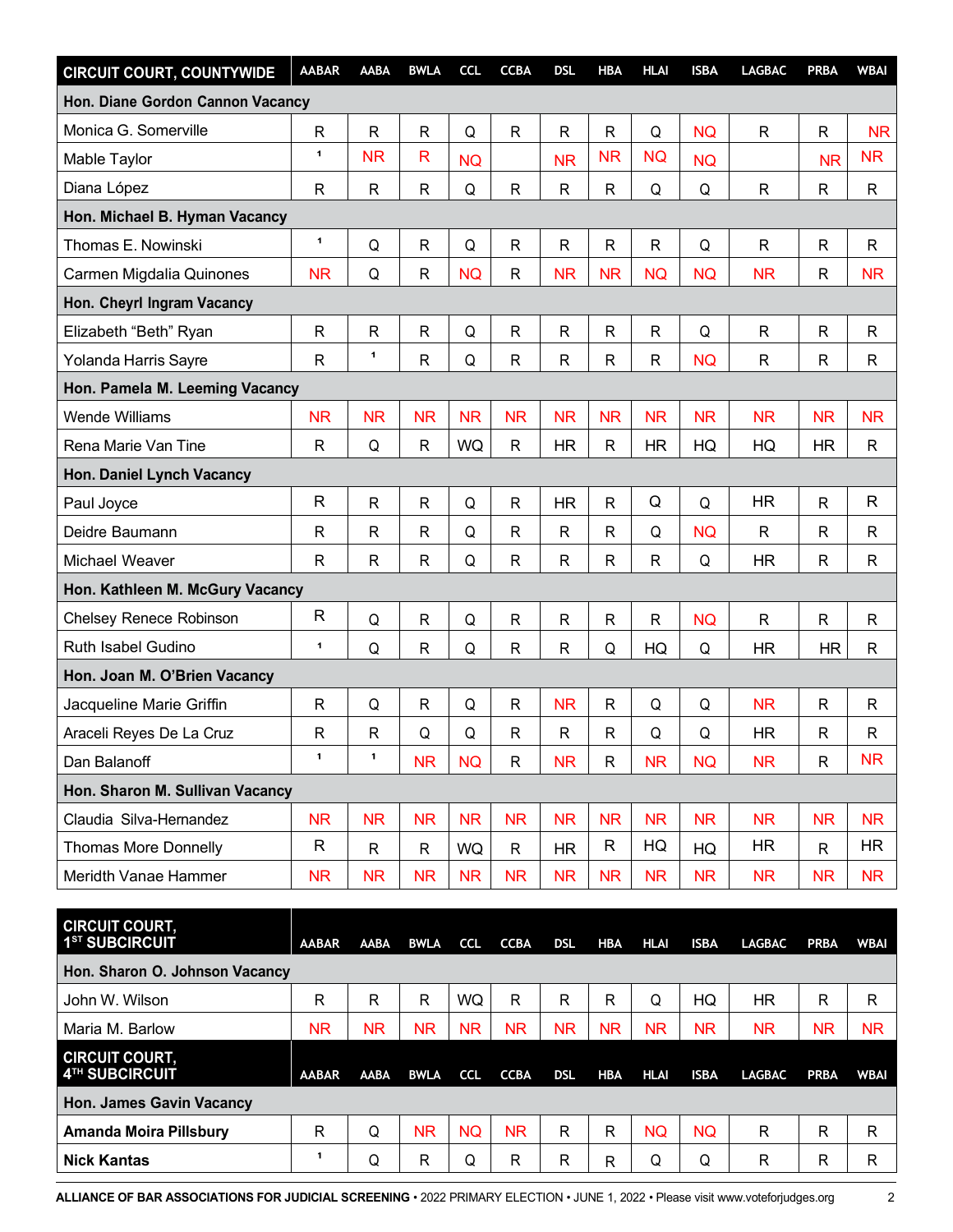| <b>CIRCUIT COURT,</b><br>4TH SUBCIRCUIT             | <b>AABAR</b> | <b>AABA</b>  | <b>BWLA</b>    | <b>CCL</b> | <b>CCBA</b>  | <b>DSL</b>   | <b>HBA</b>   | <b>HLAI</b>  | <b>ISBA</b> | <b>LAGBAC</b> | PRBA         | <b>WBAI</b>  |
|-----------------------------------------------------|--------------|--------------|----------------|------------|--------------|--------------|--------------|--------------|-------------|---------------|--------------|--------------|
| Hon. Patrick T. Rogers Vacancy                      |              |              |                |            |              |              |              |              |             |               |              |              |
| Chloe Georgianna Pedersen                           | $\mathsf{R}$ | R            | $\mathsf{R}$   | Q          | R            | R            | R            | Q            | Q           | R             | $\mathsf{R}$ | R            |
| ShawnTe Raines-Welch                                | R            | <b>NR</b>    | $\mathsf{R}$   | Q          | R            | R            | R            | Q            | <b>NQ</b>   | R             | R            | R            |
| Jerry Barrido                                       | $\mathbf{1}$ | Q            | R              | Q          | R            | R            | R            | Q            | Q           | R             | $\mathsf{R}$ | R            |
| Patrick Campanelli                                  | <b>NR</b>    | <b>NR</b>    | <b>NR</b>      | <b>NQ</b>  |              | <b>NR</b>    | <b>NR</b>    | <b>NQ</b>    | <b>NQ</b>   |               | <b>NR</b>    | ΝR           |
| <b>CIRCUIT COURT,</b><br>5TH SUBCIRCUIT             | <b>AABAR</b> | <b>AABA</b>  | <b>BWLA</b>    | <b>CCL</b> | <b>CCBA</b>  | <b>DSL</b>   | <b>HBA</b>   | <b>HLAI</b>  | <b>ISBA</b> | <b>LAGBAC</b> | PRBA         | <b>WBAI</b>  |
| Hon. Jackie Portman-Brown Vacancy                   |              |              |                |            |              |              |              |              |             |               |              |              |
| David L. Kelly                                      | 1            | Q            | $\overline{R}$ | Q          | R            | R            | R            | Q            | Q           | R             | <b>HR</b>    | R            |
| Jenetia Marshall                                    | R            | $\mathsf{R}$ | $\mathsf{R}$   | Q          | R            | R            | R            | Q            | Q           | R             | R            | R            |
| <b>Hon. Diane Shelley Vacancy</b>                   |              |              |                |            |              |              |              |              |             |               |              |              |
| Timothy W. Wright III                               | R            | $\mathsf{R}$ | $\mathsf{R}$   | Q          | R            | R            | R            | Q            | Q           | $\mathsf{R}$  | R            | $\mathsf{R}$ |
| Judie Lyn Smith                                     | R            | Q            | R              | Q          | R            | R            | R            | R            | <b>NQ</b>   | <b>NR</b>     | $\mathsf{R}$ | R            |
| Tiffany N. Brooks                                   | 1            | <b>NR</b>    | $\mathsf{R}$   | <b>NQ</b>  | R            | <b>NR</b>    | R            | <b>NQ</b>    | <b>NQ</b>   |               | R            | R            |
| Jackie Marie Portman-Brown                          | <b>NR</b>    | Q            | R              | Q          | R            | <b>NR</b>    | <b>NR</b>    | <b>NR</b>    | <b>NQ</b>   | <b>NR</b>     | $\mathsf{R}$ | <b>NR</b>    |
| <b>CIRCUIT COURT,</b><br>6TH SUBCIRCUIT             | <b>AABAR</b> | <b>AABA</b>  | <b>BWLA</b>    | <b>CCL</b> | <b>CCBA</b>  | <b>DSL</b>   | <b>HBA</b>   | <b>HLAI</b>  | <b>ISBA</b> | <b>LAGBAC</b> | PRBA         | <b>WBAI</b>  |
| Hon. Mauricio Araujo Vacancy                        |              |              |                |            |              |              |              |              |             |               |              |              |
| Charles "Charlie" Beach                             | R            | Q            | $\mathsf{R}$   | Q          | R            | R            | R            | Q            | Q           | $\mathsf{R}$  | $\mathsf{R}$ | R            |
| Hon. Raul Vega Vacancy                              |              |              |                |            |              |              |              |              |             |               |              |              |
| David S. Rodriguez                                  | R            | R            | $\mathsf{R}$   | Q          | R            | R            | R            | $\mathsf{R}$ | Q           |               | R            | R            |
| Kerrie Maloney Laytin                               | $\mathbf{1}$ | Q            | $\mathsf{R}$   | Q          | R            | R            | R            | Q            | Q           | $\mathsf{R}$  | R            | R            |
| <b>CIRCUIT COURT,</b><br><b>7TH SUBCIRCUIT</b>      | <b>AABAR</b> | AABA         | <b>BWLA</b>    | <b>CCL</b> | <b>CCBA</b>  | <b>DSL</b>   | <b>HBA</b>   | <b>HLAI</b>  | <b>ISBA</b> | <b>LAGBAC</b> | PRBA         | <b>WBAI</b>  |
| Hon. Patricia Martin Vacancy                        |              |              |                |            |              |              |              |              |             |               |              |              |
| Marcia O'Brien Conway                               | $\mathsf{R}$ | 1            | $\mathsf{R}$   | <b>WQ</b>  | $\mathsf{R}$ | $\mathsf{R}$ | $\mathsf{R}$ | Q            | Q           | $\mathsf{R}$  | <b>HR</b>    | R            |
| Owens "Joe" Shelby                                  | R            | 1            | $\mathsf{R}$   | Q          | $\mathsf{R}$ | R            | R            | $\mathbf{1}$ | Q           | $\mathsf{R}$  | $\mathsf{R}$ | R            |
| <b>CIRCUIT COURT,</b><br>8 <sup>TH</sup> SUBCIRCUIT | <b>AABAR</b> | AABA         | <b>BWLA</b>    | <b>CCL</b> | <b>CCBA</b>  | <b>DSL</b>   | <b>HBA</b>   | <b>HLAI</b>  | <b>ISBA</b> | <b>LAGBAC</b> | <b>PRBA</b>  | <b>WBAI</b>  |
| Hon. Robert E. Gordon Vacancy                       |              |              |                |            |              |              |              |              |             |               |              |              |
| Pat Casey                                           | $\mathsf{R}$ | <b>NQ</b>    | $\mathsf{R}$   | <b>NQ</b>  | <b>NR</b>    | <b>NR</b>    | R            | $\mathsf{R}$ | <b>NQ</b>   | <b>NR</b>     | $\mathsf{R}$ | <b>NR</b>    |
| Bradley R. Trowbridge                               | $\mathbf 1$  | Q            | $\mathsf{R}$   | Q          | $\mathsf{R}$ | $\mathsf{R}$ | R            | $\mathsf{R}$ | Q           | $\mathsf{R}$  | R            | R            |
| John Fritchey                                       | $\mathsf{R}$ |              | <b>NR</b>      | Q          | R            | R            | <b>NR</b>    | Q            | <b>NQ</b>   | $\mathsf{R}$  | R            | <b>NR</b>    |
| Hon. Thomas J. Lipscomb Vacancy                     |              |              |                |            |              |              |              |              |             |               |              |              |
| Stephen Swedlow                                     | ${\sf R}$    | $\mathsf{R}$ | $\mathsf R$    | <b>WQ</b>  | ${\sf R}$    | HR           | R            | Q            | Q           | $\mathsf{R}$  | $\mathsf{R}$ | $\mathsf{R}$ |
| Jennifer Bae                                        | 1            | Q            | R              | Q          | R            | R            | R            | Q            | Q           | $\mathsf{R}$  | R            | R            |